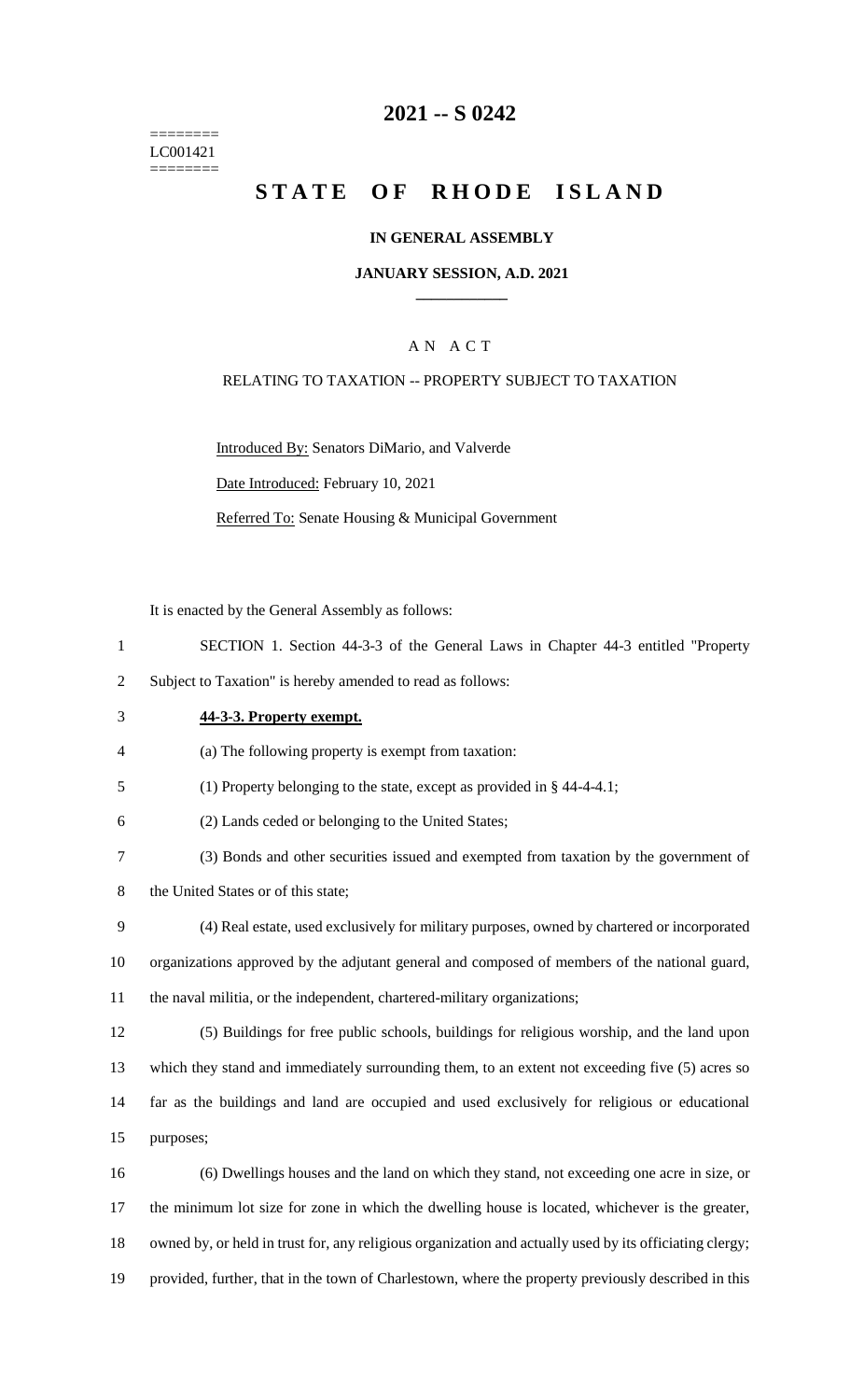paragraph is exempt in total, along with dwelling houses and the land on which they stand in Charlestown, not exceeding one acre in size, or the minimum lot size for zone in which the dwelling house is located, whichever is the greater, owned by, or held in trust for, any religious organization and actually used by its officiating clergy, or used as a convent, nunnery, or retreat center by its religious order;

 (7) Intangible personal property owned by, or held in trust for, any religious or charitable organization, if the principal or income is used or appropriated for religious or charitable purposes; (8) Buildings and personal estate owned by any corporation used for a school, academy, or seminary of learning, and of any incorporated public charitable institution, and the land upon which the buildings stand and immediately surrounding them to an extent not exceeding one acre, so far as they are used exclusively for educational purposes, but no property or estate whatever is hereafter exempt from taxation in any case where any part of its income or profits, or of the business carried on there, is divided among its owners or stockholders; provided, however, that unless any private nonprofit corporation organized as a college or university located in the town of Smithfield reaches a memorandum of agreement with the town of Smithfield, the town of Smithfield shall bill the actual costs for police, fire, and rescue services supplied, unless otherwise reimbursed, to said corporation commencing March 1, 2014;

 (9) Estates, persons, and families of the president and professors for the time being of Brown University for not more than ten thousand dollars (\$10,000) for each officer, the officer's estate, person, and family included, but only to the extent that any person had claimed and utilized the exemption prior to, and for a period ending, either on or after December 31, 1996;

 (10) Property especially exempt by charter unless the exemption has been waived in whole or in part;

(11) Lots of land exclusively for burial grounds;

 (12) Property, real and personal, held for, or by, an incorporated library, society, or any free public library, or any free public library society, so far as the property is held exclusively for library purposes, or for the aid or support of the aged poor, or poor friendless children, or the poor generally, or for a nonprofit hospital for the sick or disabled;

 (13) Real or personal estate belonging to, or held in trust for, the benefit of incorporated organizations of veterans of any war in which the United States has been engaged, the parent body of which has been incorporated by act of Congress, to the extent of four hundred thousand dollars (\$400,000) if actually used and occupied by the association; provided, that the city council of the city of Cranston may by ordinance exempt the real or personal estate as previously described in this subdivision located within the city of Cranston to the extent of five hundred thousand dollars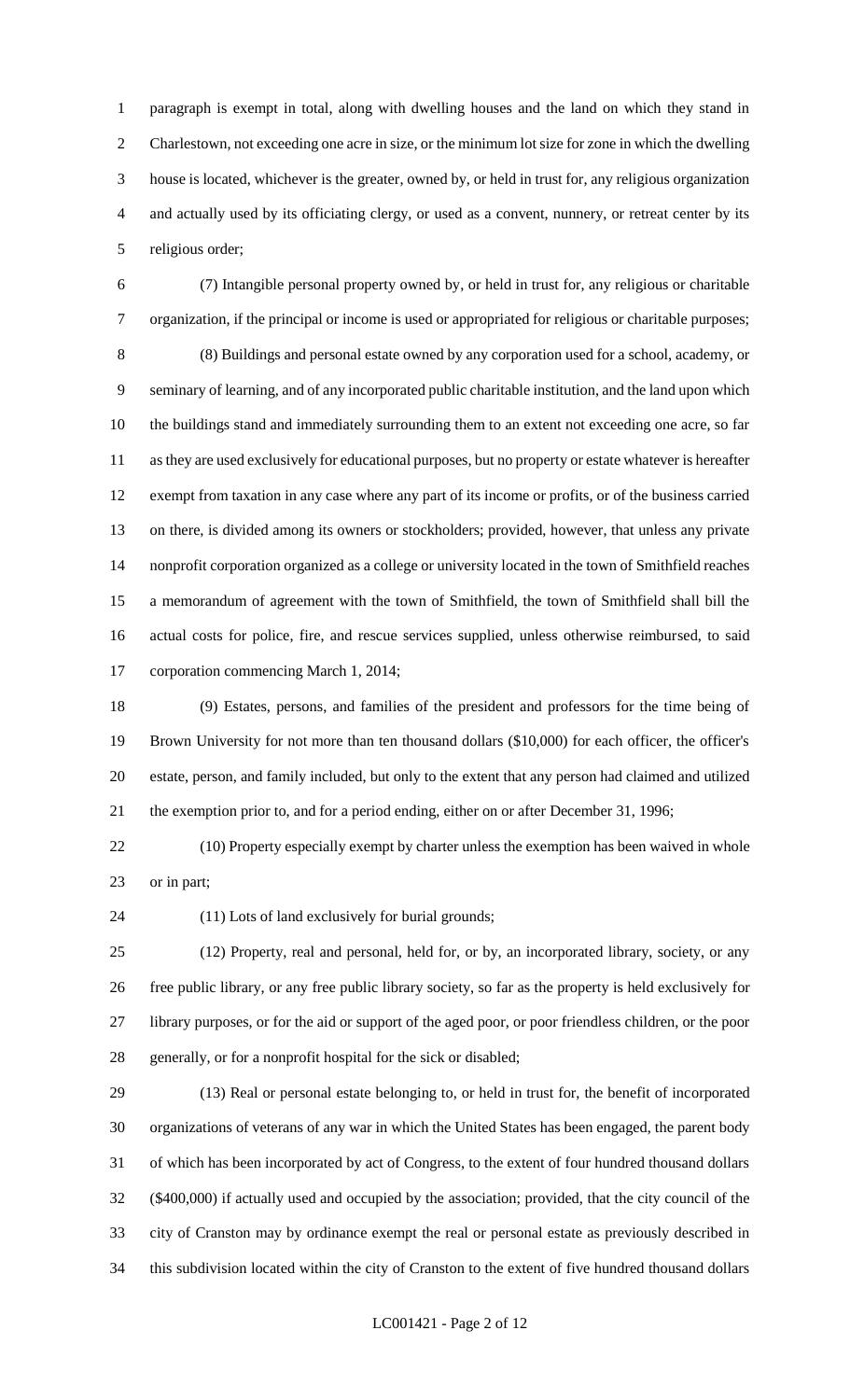(\$500,000);

 (14) Property, real and personal, held for, or by, the fraternal corporation, association, or body created to build and maintain a building or buildings for its meetings or the meetings of the general assembly of its members, or subordinate bodies of the fraternity, and for the accommodation of other fraternal bodies or associations, the entire net income of which real and personal property is exclusively applied or to be used to build, furnish, and maintain an asylum or asylums, a home or homes, a school or schools, for the free education or relief of the members of the fraternity, or the relief, support, and care of worthy and indigent members of the fraternity, their wives, widows, or orphans, and any fund given or held for the purpose of public education, almshouses, and the land and buildings used in connection therewith;

 (15) Real estate and personal property of any incorporated volunteer fire engine company or incorporated volunteer ambulance or rescue corps in active service;

 (16) The estate of any person who, in the judgment of the assessors, is unable from infirmity or poverty to pay the tax; provided, that in the towns of Burrillville and West Greenwich, the tax shall constitute a lien for five (5) years on the property where the owner is entitled to the exemption. At the expiration of five (5) years, the lien shall be abated in full. Provided, if the property is sold or conveyed, or if debt secured by the property is refinanced during the five-year (5) period, the lien immediately becomes due and payable; any person claiming the exemption aggrieved by an adverse decision of an assessor shall appeal the decision to the local board of tax review and thereafter according to the provisions of § 44-5-26;

 (17) Household furniture and family stores of a housekeeper in the whole, including clothing, bedding, and other white goods, books, and all other tangible personal property items that are common to the normal household;

 (18) Improvements made to any real property to provide a shelter and fallout protection from nuclear radiation, to the amount of one thousand five hundred dollars (\$1,500); provided, that the improvements meet applicable standards for shelter construction established, from time to time, by the Rhode Island emergency management agency. The improvements are deemed to comply with the provisions of any building code or ordinance with respect to the materials or the methods of construction used and any shelter or its establishment is deemed to comply with the provisions of any zoning code or ordinance;

(19) Aircraft for which the fee required by § 1-4-6 has been paid to the tax administrator;

(20) Manufacturer's inventory.

 (i) For the purposes of §§ 44-4-10, 44-5-3, 44-5-20, and 44-5-38, a person is deemed to be a manufacturer within a city or town within this state if that person uses any premises, room, or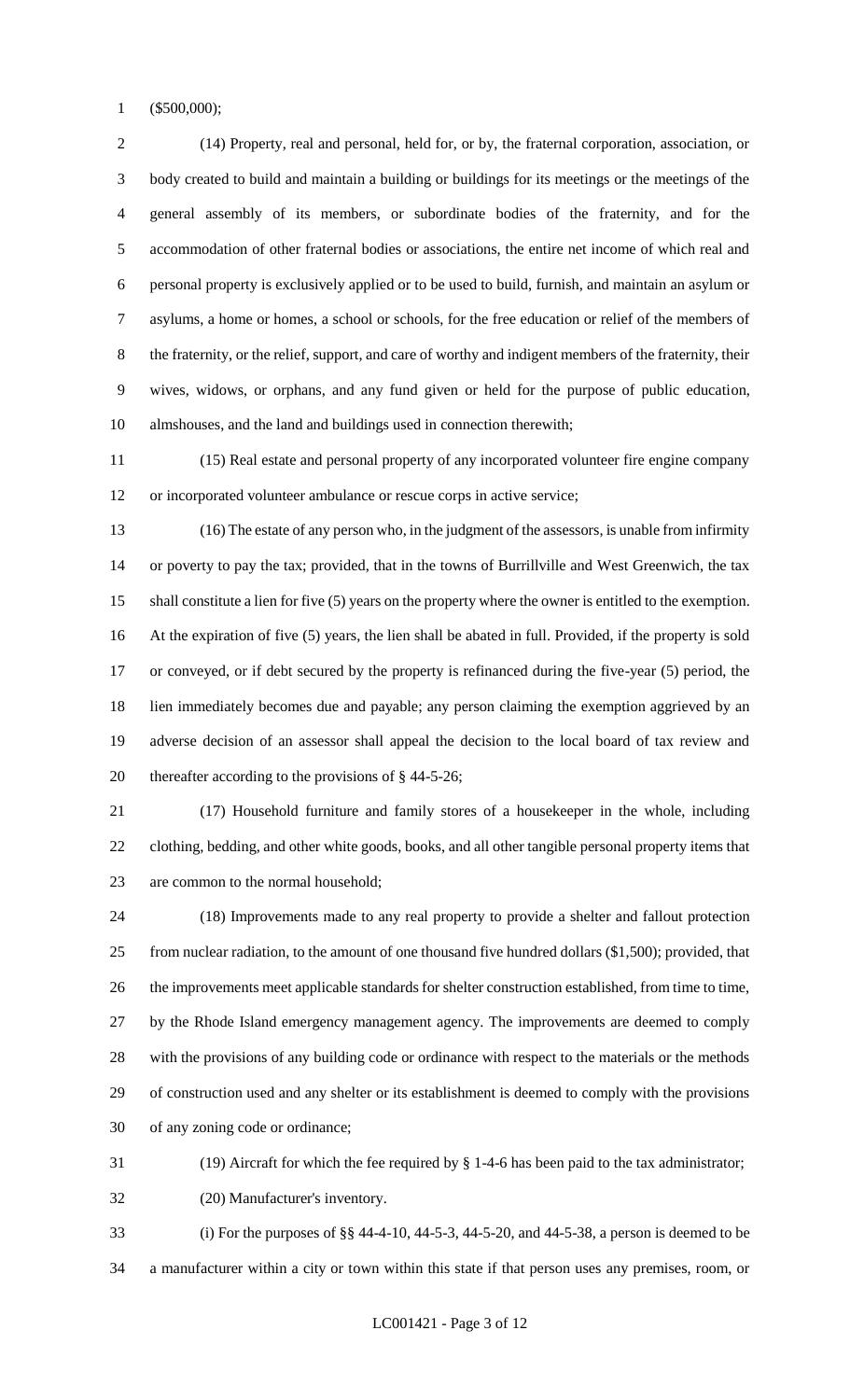place in it primarily for the purpose of transforming raw materials into a finished product for trade through any or all of the following operations: adapting, altering, finishing, making, and ornamenting; provided, that public utilities; non-regulated power producers commencing commercial operation by selling electricity at retail or taking title to generating facilities on or after July 1, 1997; building and construction contractors; warehousing operations, including distribution bases or outlets of out-of-state manufacturers; and fabricating processes incidental to warehousing or distribution of raw materials, such as alteration of stock for the convenience of a customer; are excluded from this definition;

 (ii) For the purposes of this section and §§ 44-4-10 and 44-5-38, the term "manufacturer's inventory," or any similar term, means and includes the manufacturer's raw materials, the manufacturer's work in process, and finished products manufactured by the manufacturer in this state, and not sold, leased, or traded by the manufacturer or its title or right to possession divested; provided, that the term does not include any finished products held by the manufacturer in any retail store or other similar selling place operated by the manufacturer whether or not the retail establishment is located in the same building in which the manufacturer operates the manufacturing plant;

 (iii) For the purpose of § 44-11-2, a "manufacturer" is a person whose principal business in this state consists of transforming raw materials into a finished product for trade through any or all of the operations described in paragraph (i) of this subdivision. A person will be deemed to be principally engaged if the gross receipts that person derived from the manufacturing operations in this state during the calendar year or fiscal year mentioned in § 44-11-1 amounted to more than fifty percent (50%) of the total gross receipts that person derived from all the business activities in which that person engaged in this state during the taxable year. For the purpose of computing the percentage, gross receipts derived by a manufacturer from the sale, lease, or rental of finished products manufactured by the manufacturer in this state, even though the manufacturer's store or other selling place may be at a different location from the location of the manufacturer's manufacturing plant in this state, are deemed to have been derived from manufacturing;

 (iv) Within the meaning of the preceding paragraphs of this subdivision, the term "manufacturer" also includes persons who are principally engaged in any of the general activities coded and listed as establishments engaged in manufacturing in the Standard Industrial Classification Manual prepared by the Technical Committee on Industrial Classification, Office of Statistical Standards, Executive Office of the President, United States Bureau of the Budget, as revised from time to time, but eliminating as manufacturers those persons, who, because of their limited type of manufacturing activities, are classified in the manual as falling within the trade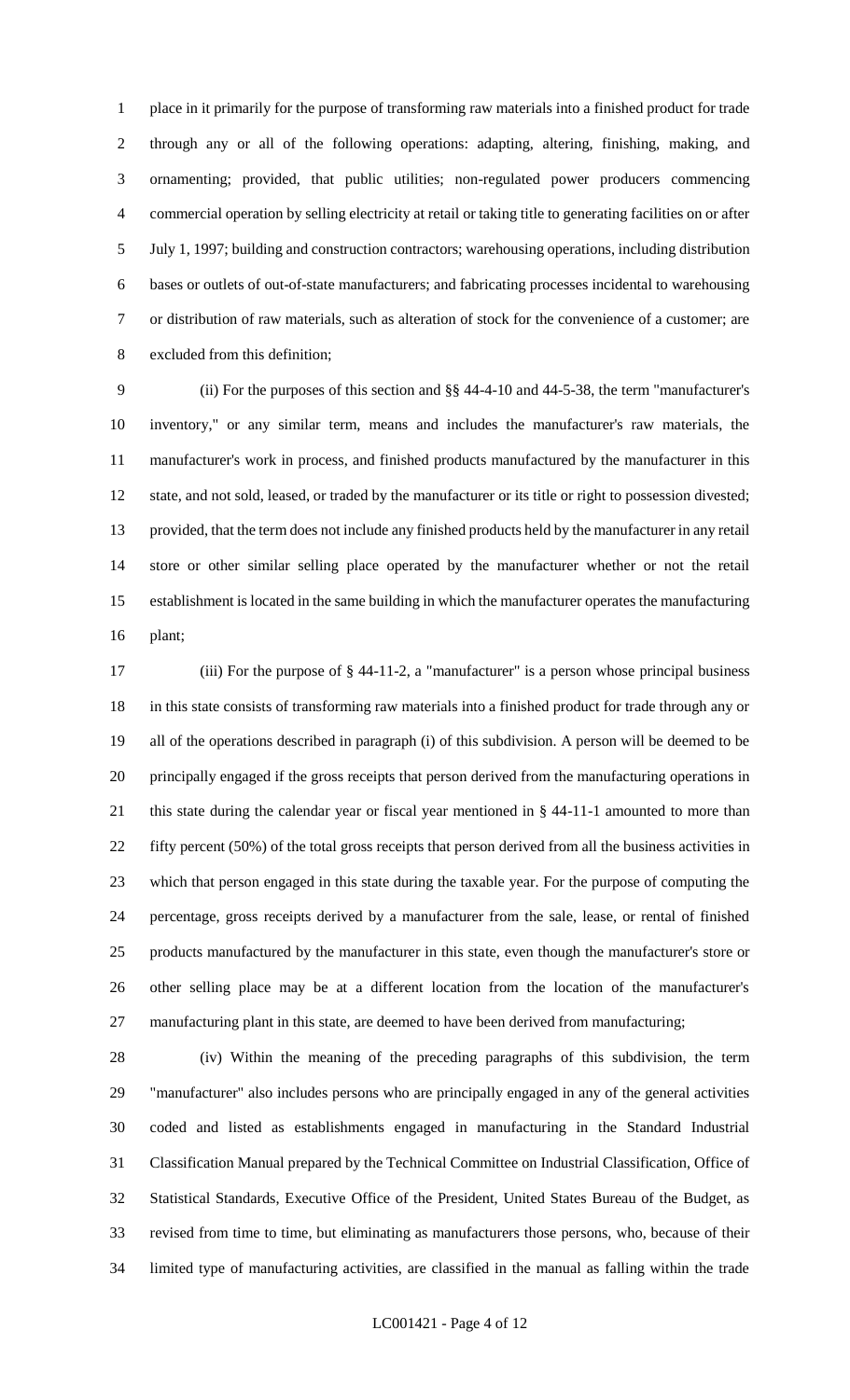rather than an industrial classification of manufacturers. Among those thus eliminated, and accordingly also excluded as manufacturers within the meaning of this paragraph, are persons primarily engaged in selling, to the general public, products produced on the premises from which they are sold, such as neighborhood bakeries, candy stores, ice cream parlors, shade shops, and custom tailors, except, that a person who manufactures bakery products for sale primarily for home delivery, or through one or more non-baking retail outlets, and whether or not retail outlets are operated by the person, is a manufacturer within the meaning of this paragraph;

 (v) The term "Person" means and includes, as appropriate, a person, partnership, or corporation; and

 (vi) The department of revenue shall provide to the local assessors any assistance that is necessary in determining the proper application of the definitions in this subdivision;

 (21) Real and tangible personal property acquired to provide a treatment facility used primarily to control the pollution or contamination of the waters or the air of the state, as defined in chapter 12 of title 46 and chapter 25 of title 23, respectively, the facility having been constructed, reconstructed, erected, installed, or acquired in furtherance of federal or state requirements or standards for the control of water or air pollution or contamination, and certified as approved in an 17 order entered by the director of environmental management. The property is exempt as long as it is operated properly in compliance with the order of approval of the director of environmental management; provided, that any grant of the exemption by the director of environmental management in excess of ten (10) years is approved by the city or town in which the property is situated. This provision applies only to water and air pollution control properties and facilities installed for the treatment of waste waters and air contaminants resulting from industrial processing; furthermore, it applies only to water or air pollution control properties and facilities placed in operation for the first time after April 13, 1970;

 (22) New manufacturing machinery and equipment acquired or used by a manufacturer and purchased after December 31, 1974. Manufacturing machinery and equipment is defined as:

 (i) Machinery and equipment used exclusively in the actual manufacture or conversion of raw materials or goods in the process of manufacture by a manufacturer, as defined in subdivision (20), and machinery, fixtures, and equipment used exclusively by a manufacturer for research and development or for quality assurance of its manufactured products;

 (ii) Machinery and equipment that is partially used in the actual manufacture or conversion of raw materials or goods in process of manufacture by a manufacturer, as defined in subdivision (20), and machinery, fixtures, and equipment used by a manufacturer for research and development or for quality assurance of its manufactured products, to the extent to which the machinery and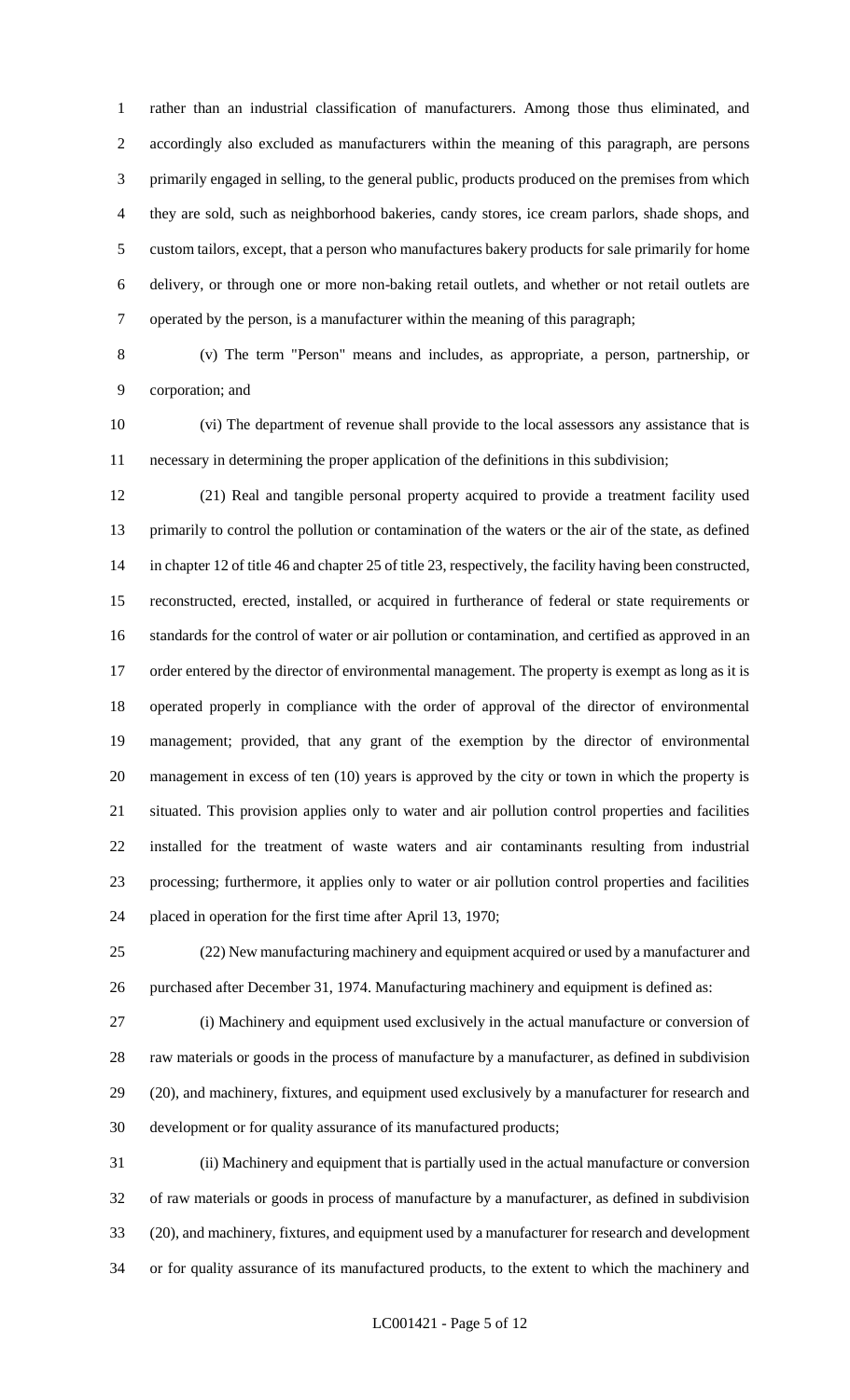equipment is used for the manufacturing processes, research and development, or quality assurance. In the instances where machinery and equipment is used in both manufacturing and/or research and development and/or quality assurance activities and non-manufacturing activities, the assessment on machinery and equipment is prorated by applying the percentage of usage of the equipment for the manufacturing, research and development, and quality-assurance activity to the value of the machinery and equipment for purposes of taxation, and the portion of the value used for manufacturing, research and development, and quality assurance is exempt from taxation. The burden of demonstrating this percentage usage of machinery and equipment for manufacturing and for research and development and/or quality assurance of its manufactured products rests with the manufacturer; and

 (iii) Machinery and equipment described in §§ 44-18-30(7) and 44-18-30(22) that was purchased after July 1, 1997; provided that the city or town council of the city or town in which the machinery and equipment is located adopts an ordinance exempting the machinery and equipment from taxation. For purposes of this subsection, city councils and town councils of any municipality may, by ordinance, wholly or partially exempt from taxation the machinery and equipment discussed in this subsection for the period of time established in the ordinance and may, by ordinance, establish the procedures for taxpayers to avail themselves of the benefit of any exemption permitted under this section; provided, that the ordinance does not apply to any machinery or equipment of a business, subsidiary, or any affiliated business that locates or relocates from a city or town in this state to another city or town in the state;

 (23) Precious metal bullion, meaning any elementary metal that has been put through a process of melting or refining, and that is in a state or condition that its value depends upon its content and not its form. The term does not include fabricated precious metal that has been processed or manufactured for some one or more specific and customary industrial, professional, or artistic uses;

 (24) Hydroelectric power-generation equipment, which includes, but is not limited to, turbines, generators, switchgear, controls, monitoring equipment, circuit breakers, transformers, protective relaying, bus bars, cables, connections, trash racks, headgates, and conduits. The hydroelectric power-generation equipment must have been purchased after July 1, 1979, and acquired or used by a person or corporation who or that owns or leases a dam and utilizes the equipment to generate hydroelectric power;

 (25) Subject to authorization by formal action of the council of any city or town, any real or personal property owned by, held in trust for, or leased to an organization incorporated under chapter 6 of title 7, as amended, or an organization meeting the definition of "charitable trust" set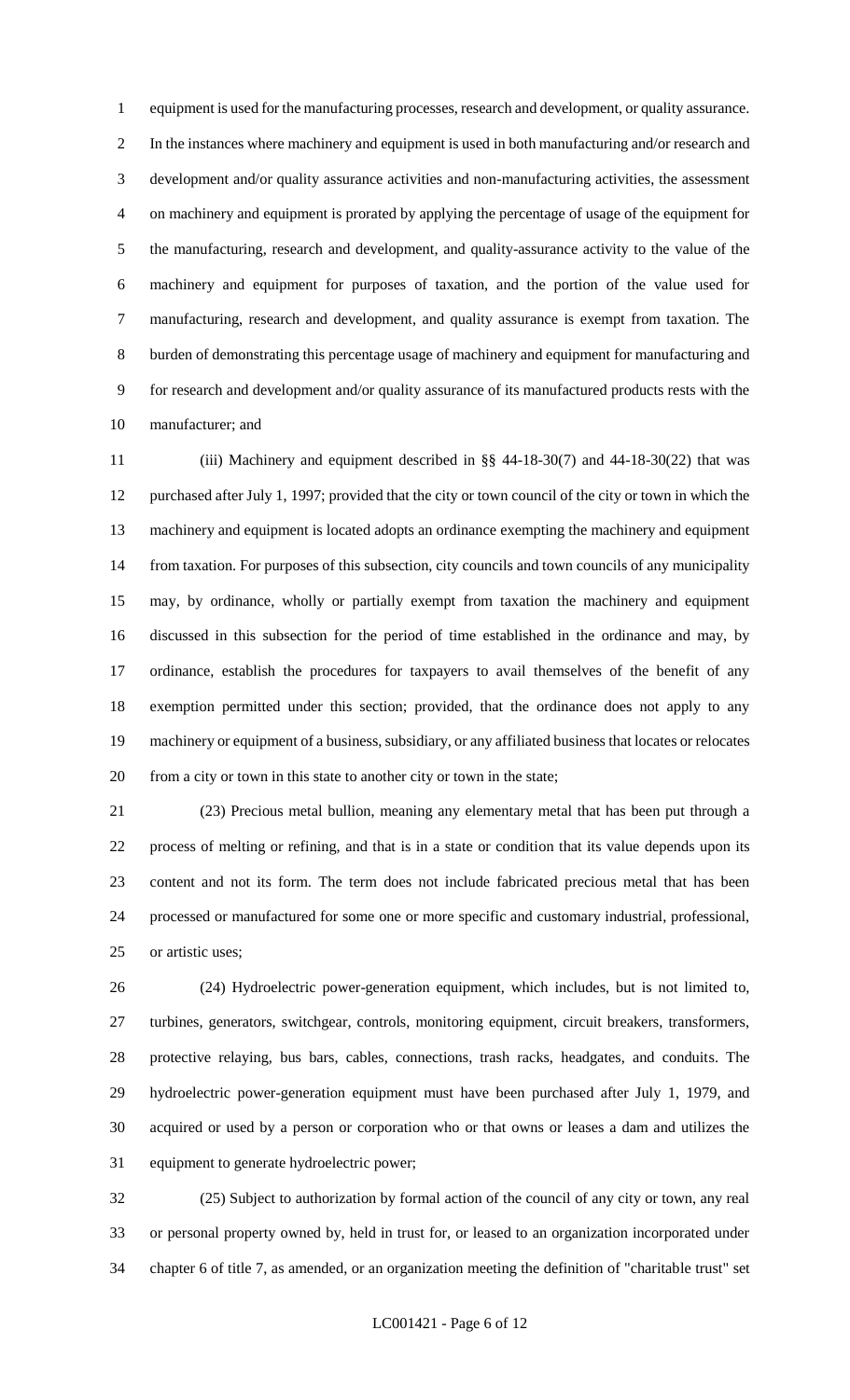out in § 18-9-4, as amended, or an organization incorporated under the not-for-profits statutes of another state or the District of Columbia, the purpose of which is the conserving of open space, as that term is defined in chapter 36 of title 45, as amended, provided the property is used exclusively for the purposes of the organization;

 (26) Tangible personal property, the primary function of which is the recycling, reuse, or recovery of materials (other than precious metals, as defined in § 44-18-30(24)(ii) and (iii)), from, or the treatment of "hazardous wastes," as defined in § 23-19.1-4, where the "hazardous wastes" are generated primarily by the same taxpayer and where the personal property is located at, in, or adjacent to a generating facility of the taxpayer. The taxpayer may, but need not, procure an order from the director of the department of environmental management certifying that the tangible personal property has this function, which order effects a conclusive presumption that the tangible personal property qualifies for the exemption under this subdivision. If any information relating to secret processes or methods of manufacture, production, or treatment is disclosed to the department of environmental management only to procure an order, and is a "trade secret" as defined in § 28- 21-10(b), it shall not be open to public inspection or publicly disclosed unless disclosure is otherwise required under chapter 21 of title 28 or chapter 24.4 of title 23;

 (27) Motorboats as defined in § 46-22-2 for which the annual fee required in § 46-22-4 has been paid;

 (28) Real and personal property of the Providence Performing Arts Center, a non-business corporation as of December 31, 1986;

 (29) Tangible personal property owned by, and used exclusively for the purposes of, any religious organization located in the city of Cranston;

 (30) Real and personal property of the Travelers Aid Society of Rhode Island, a nonprofit corporation, the Union Mall Real Estate Corporation, and any limited partnership or limited liability company that is formed in connection with, or to facilitate the acquisition of, the Providence YMCA Building;

 (31) Real and personal property of Meeting Street Center or MSC Realty, Inc., both not- for-profit Rhode Island corporations, and any other corporation, limited partnership, or limited liability company that is formed in connection with, or to facilitate the acquisition of, the properties designated as the Meeting Street National Center of Excellence on Eddy Street in Providence, Rhode Island;

 (32) The buildings, personal property, and land upon which the buildings stand, located on Pomham Island, East Providence, currently identified as Assessor's Map 211, Block 01, Parcel 001.00, that consists of approximately twenty-one thousand three hundred (21,300) square feet and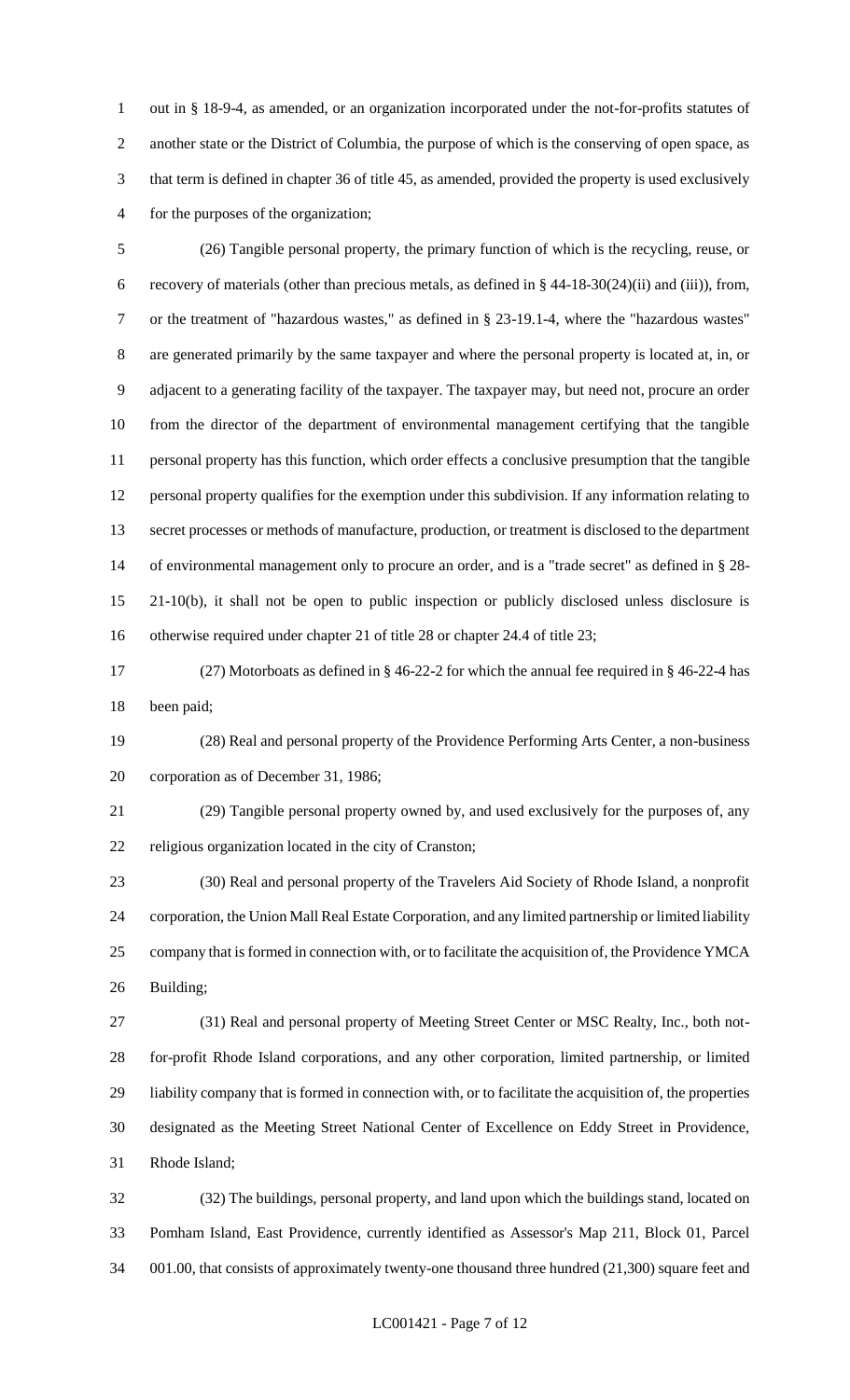is located approximately eight hundred sixty feet (860'), more or less, from the shore, and limited exclusively to these said buildings, personal estate and land, provided that said property is owned by a qualified 501(c)(3) organization, such as the American Lighthouse Foundation, and is used exclusively for a lighthouse; (33) The Stadium Theatre Performing Arts Centre building located in Monument Square, Woonsocket, Rhode Island, so long as said Stadium Theatre Performing Arts Center is owned by the Stadium Theatre Foundation, a Rhode Island nonprofit corporation; (34) Real and tangible personal property of St. Mary Academy -- Bay View, located in East Providence, Rhode Island; (35) Real and personal property of East Bay Community Action Program and its

 predecessor, Self Help, Inc; provided, that the organization is qualified as a tax-exempt corporation under § 501(c)(3) of the United States Internal Revenue Code;

 (36) Real and personal property located within the city of East Providence of the Columbus Club of East Providence, a Rhode Island charitable nonprofit corporation;

 (37) Real and personal property located within the city of East Providence of the Columbus Club of Barrington, a Rhode Island charitable nonprofit corporation;

 (38) Real and personal property located within the city of East Providence of Lodge 2337 BPO Elks, a Rhode Island nonprofit corporation;

 (39) Real and personal property located within the city of East Providence of the St. Andrews Lodge No. 39, a Rhode Island charitable nonprofit corporation;

 (40) Real and personal property located within the city of East Providence of the Trustees of Methodist Health and Welfare service a/k/a United Methodist Elder Care, a Rhode Island nonprofit corporation;

 (41) Real and personal property located on the first floor of 90 Leonard Avenue within the city of East Providence of the Zion Gospel Temple, Inc., a religious nonprofit corporation;

 (42) Real and personal property located within the city of East Providence of the Cape Verdean Museum Exhibit, a Rhode Island nonprofit corporation;

28 (43) The real and personal property owned by a qualified  $501(c)(3)$  organization that is affiliated and in good standing with a national, congressionally chartered organization and thereby adheres to that organization's standards and provides activities designed for recreational, educational, and character building purposes for children from ages six (6) years to seventeen (17) years;

 (44) Real and personal property of the Rhode Island Philharmonic Orchestra and Music 34 School; provided, that the organization is qualified as a tax-exempt corporation under  $\S 501(c)(3)$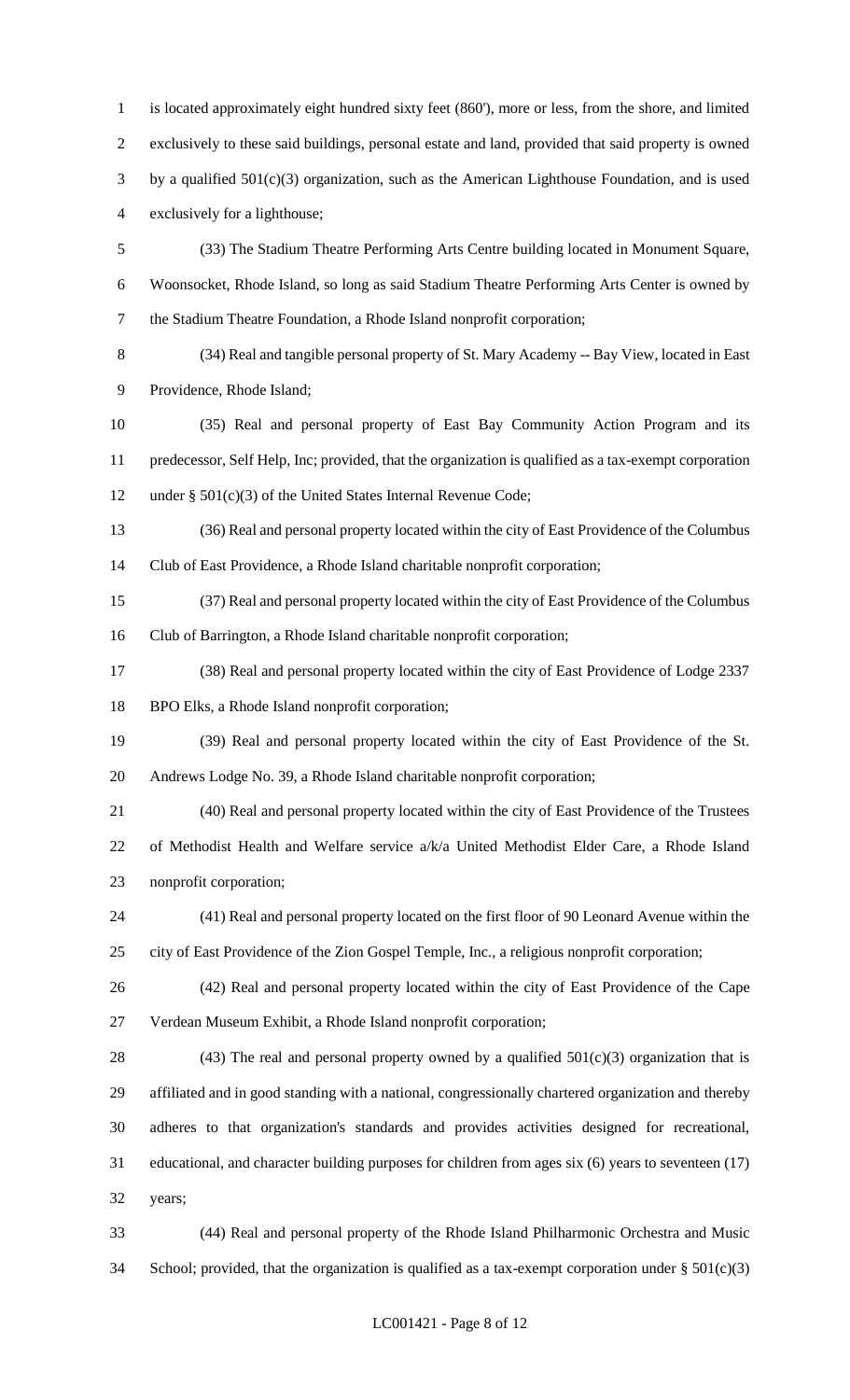of the United States Internal Revenue Code;

 (45) The real and personal property located within the town of West Warwick at 211 Cowesett Avenue, Plat 29-Lot 25, which consists of approximately twenty-eight thousand seven hundred fifty (28,750) square feet and is owned by the Station Fire Memorial Foundation of East Greenwich, a Rhode Island nonprofit corporation; (46) Real and personal property of the Comprehensive Community Action Program, a qualified tax-exempt corporation under § 501(c)(3) of the United States Internal Revenue Code; (47) Real and personal property located at 52 Plain Street, within the city of Pawtucket of the Pawtucket Youth Soccer Association, a Rhode Island nonprofit corporation; (48) Renewable energy resources, as defined in § 39-26-5, used in residential systems and associated equipment used therewith in service after December 31, 2015; (49) Renewable energy resources, as defined in § 39-26-5, if employed by a manufacturer, as defined in subsection (a) of this section, shall be exempt from taxation in accordance with subsection (a) of this section; (50) Real and personal property located at 415 Tower Hill Road within the town of North Kingstown, of South County Community Action, Inc., a qualified tax-exempt corporation under § 501(c)(3) of the United States Internal Revenue Code; (51) As an effort to promote business growth, tangible business or personal property, in whole or in part, within the town of Charlestown's community limits, subject to authorization by formal action of the town council of the town of Charlestown; (52) All real and personal property located at 1300 Frenchtown Road, within the town of East Greenwich, identified as assessor's map 027, plat 019, lot 071, and known as the New England 23 Wireless and Steam Museum, Inc., a qualified tax-exempt corporation under  $\S$  501(c)(3) of the United States Internal Revenue Code; (53) Real and tangible personal property of Mount Saint Charles Academy located within the city of Woonsocket, specifically identified as the following assessor's plats and lots: Logee Street, plat 23, lot 62, Logee Street, plat 24, lots 304 and 305; Welles Street, plat 23, lot 310; Monroe Street, plat 23, lot 312; and Roberge Avenue, plat 24, lot 47; (54) Real and tangible personal property of Steere House, a Rhode Island nonprofit corporation, located in Providence, Rhode Island; (55) Real and personal property located within the town of West Warwick of Tides Family Services, Inc., a Rhode Island nonprofit corporation; (56) Real and personal property of Tides Family Services, Inc., a Rhode Island nonprofit corporation, located in the city of Pawtucket at 242 Dexter Street, plat 44, lot 444;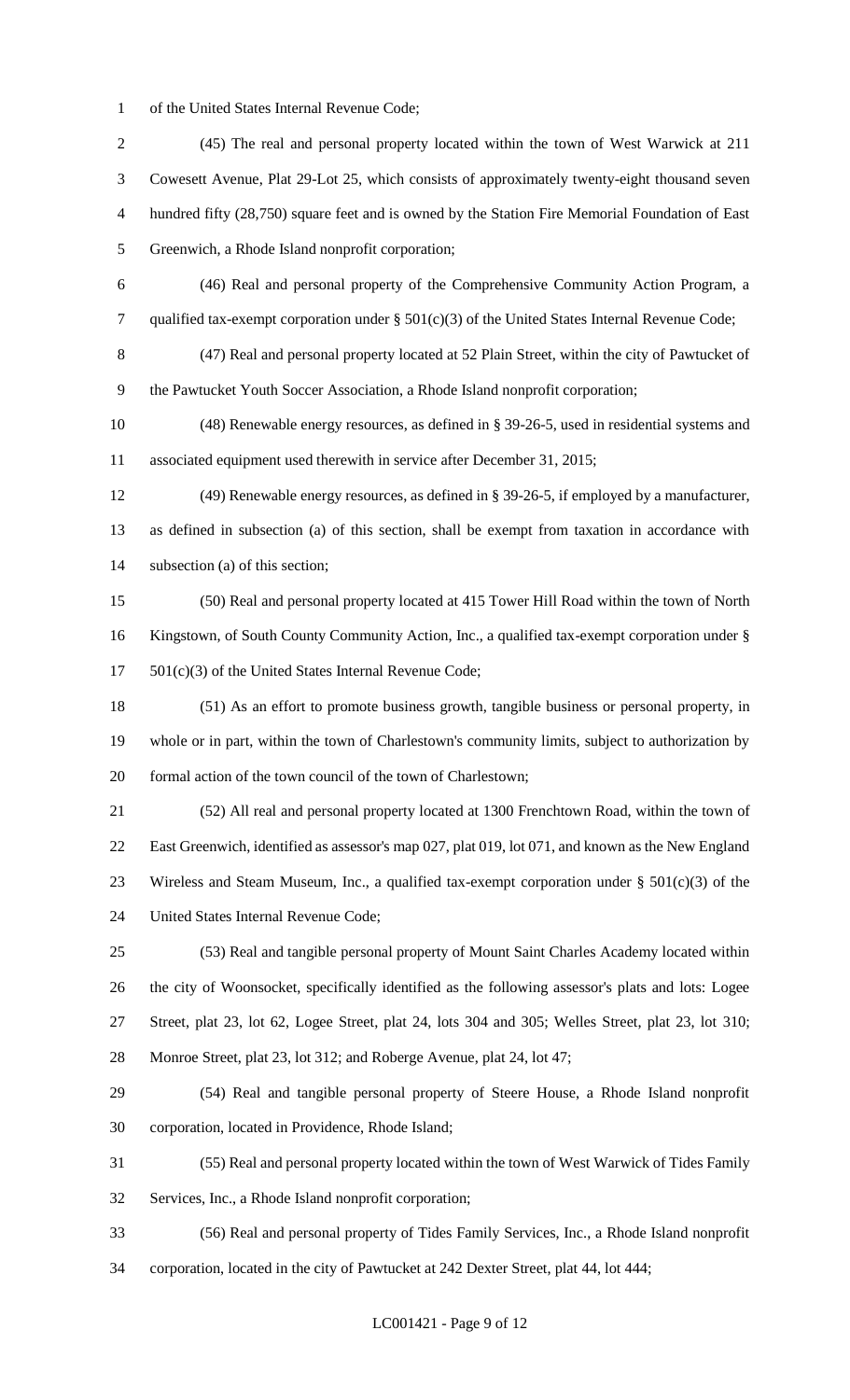(57) Real and personal property located within the town of Middletown of Lucy's Hearth, a Rhode Island nonprofit corporation; (58) Real and tangible personal property of Habitat for Humanity of Rhode Island--Greater Providence, Inc., a Rhode Island nonprofit corporation, located in Providence, Rhode Island; (59) Real and personal property of the Artic Playhouse, a Rhode Island nonprofit corporation, located in the town of West Warwick at 1249 Main Street; (60) Real and personal property located at 321 Main Street, within the town of South Kingstown, of the Contemporary Theatre Company, a qualified, tax-exempt corporation under § 9 501(c)(3) of the United States Internal Revenue Code; (61) Real and personal property of The Samaritans, Inc., a Rhode Island nonprofit § 501(c)(3) corporation located at 67 Park Place, Pawtucket, Rhode Island, to the extent the city council of Pawtucket may from time to time determine; (62) Real and personal property of North Kingstown, Exeter Animal Protection League, Inc., dba "Pet Refuge," 500 Stony Lane, a Rhode Island nonprofit corporation, located in North Kingstown, Rhode Island; (63) Real and personal property located within the city of East Providence of Foster Forward (formerly the Rhode Island Foster Parents Association), a Rhode Island charitable nonprofit corporation; (64) Real and personal property located at 54 Kelly Avenue within the town of East Providence, of the Associated Radio Amateurs of Southern New England, a Rhode Island nonprofit corporation; (65) Real and tangible personal property of Providence Country Day School, a Rhode Island nonprofit corporation, located in East Providence, Rhode Island and further identified as plat 406, block 6, lot 6, and plat 506, block 1, lot 8; (66) As an effort to promote business growth, tangible business or personal property, in whole or in part, within the town of Bristol's community limits, subject to authorization by formal action of the town council of the town of Bristol; and (67) Real and tangible personal property of the Heritage Harbor Foundation, a Rhode Island nonprofit corporation, located at 1445 Wampanoag Trail, Suites 103 and 201, within the city of East Providence. (68) Real property of Ocean State Community Wellness, Inc., a qualified tax-exempt corporation under § 501(c)(3) of the United States Internal Revenue Code, located in North Kingstown, Rhode Island, with a physical address of 7450 Post Road, and further identified as plat 34 108, lot 83.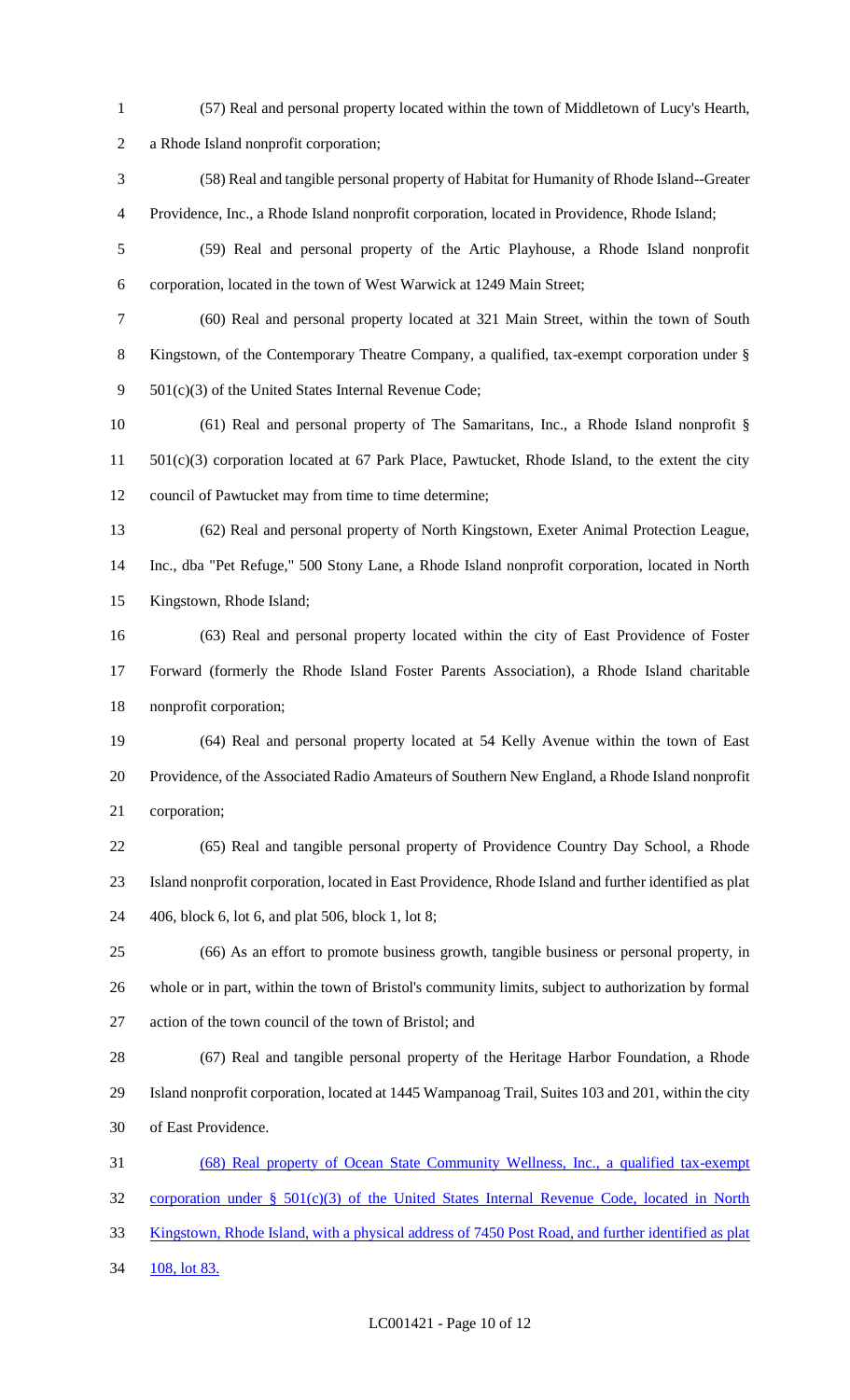(b) Except as provided below, when a city or town taxes a for-profit hospital facility, the value of its real property shall be the value determined by the most recent full revaluation or statistical property update performed by the city or town; provided, however, in the year a nonprofit hospital facility converts to or otherwise becomes a for-profit hospital facility, or a for-profit hospital facility is initially established, the value of the real property and personal property of the for-profit hospital facility shall be determined by a valuation performed by the assessor for the purpose of determining an initial assessed value of real and personal property, not previously taxed by the city or town, as of the most recent date of assessment pursuant to § 44-5-1, subject to a right of appeal by the for-profit hospital facility which shall be made to the city or town tax assessor with a direct appeal from an adverse decision to the Rhode Island superior court business calendar.

 A "for-profit hospital facility" includes all real and personal property affiliated with any hospital as identified in an application filed pursuant to chapter 17 or 17.14 of title 23. Notwithstanding the above, a city or town may enter into a stabilization agreement with a for-profit hospital facility under § 44-3-9 or other laws specific to the particular city or town relating to stabilization agreements. In a year in which a nonprofit hospital facility converts to, or otherwise becomes, a for-profit hospital facility, or a for-profit hospital facility is otherwise established, in that year only the amount levied by the city or town and/or the amount payable under the stabilization agreement for that year related to the for-profit hospital facility shall not be counted towards determining the maximum tax levy permitted under § 44-5-2.

 SECTION 2. This act shall take effect upon passage and shall be applied retroactively to December 31, 2019.

#### ======== LC001421 ========